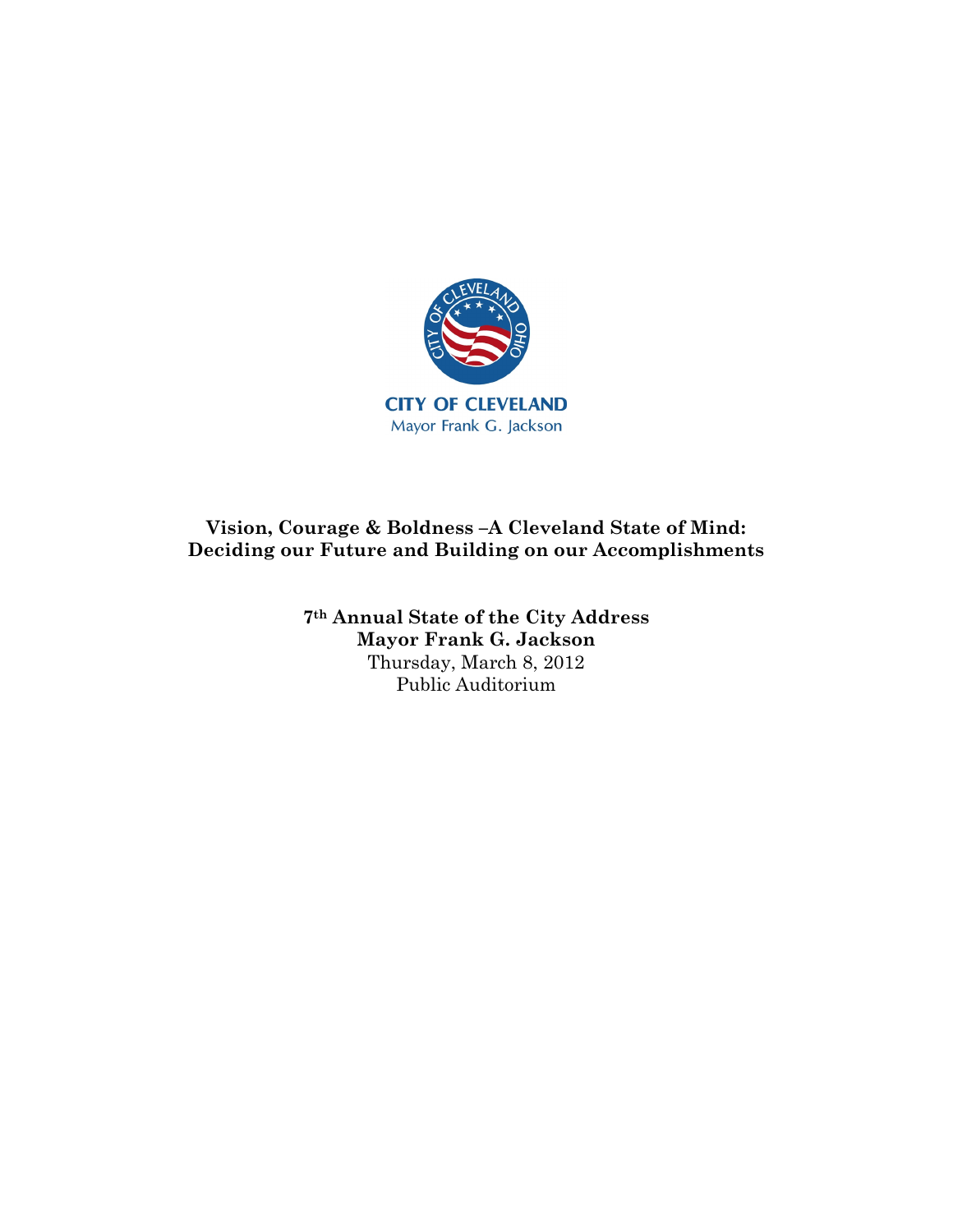#### **Vision, Courage & Boldness –A Cleveland State of Mind: Deciding our Future and Building on our Accomplishments**

Good afternoon.

I'd like to acknowledge Cleveland City Council President Martin J. Sweeney, all of the members of Cleveland City Council and all elected officials. I'd like to recognize members of my Cabinet, city employees, members of the clergy and the business leaders who are here today.

Thank you for coming.

Today, the State of the City is financially stable with indicators of economic growth. Cleveland is a city that is redefining itself through investments in both economic development and quality of life. And we are well positioned for the future.

Our future will be one where Cleveland:

- Has appropriate financial reserves and operates within the revenues projected for the year, without the need for one time funds;
- A future where we are more efficient in our operations and provide high quality services;
- A city that offers an excellent quality of life for every resident, business and visitor;
- A city using investment opportunities strategically, to grow the economy and connect residents and businesses to prosperity;
- A city with a priority on educational excellence for all students, from pre-k through college. A City that recognizes that education is the key to our success.

This will only happen with a strategic plan that is being implemented, because the best plan you have is the one you are doing. Cleveland is becoming the Cleveland of the future because of the work that is being done today – work that I set out to do when I became mayor. Here are the results so far.

## **City Finances**

The work begins with the City's finances. I spent the first few years as Mayor stabilizing the organization. Costs were rising and revenue was not keeping pace. We began doing more with less and as a result, we trimmed costs, increased efficiency and improved service delivery.

Last year, state budget cuts of \$38 million forced a reduction of expenses throughout city operations, resulting in layoffs and reductions of service. This year's budget of \$507 million, however, restored services at our recreation centers and playgrounds. It accelerated the call back of 20 police officers from layoff and it will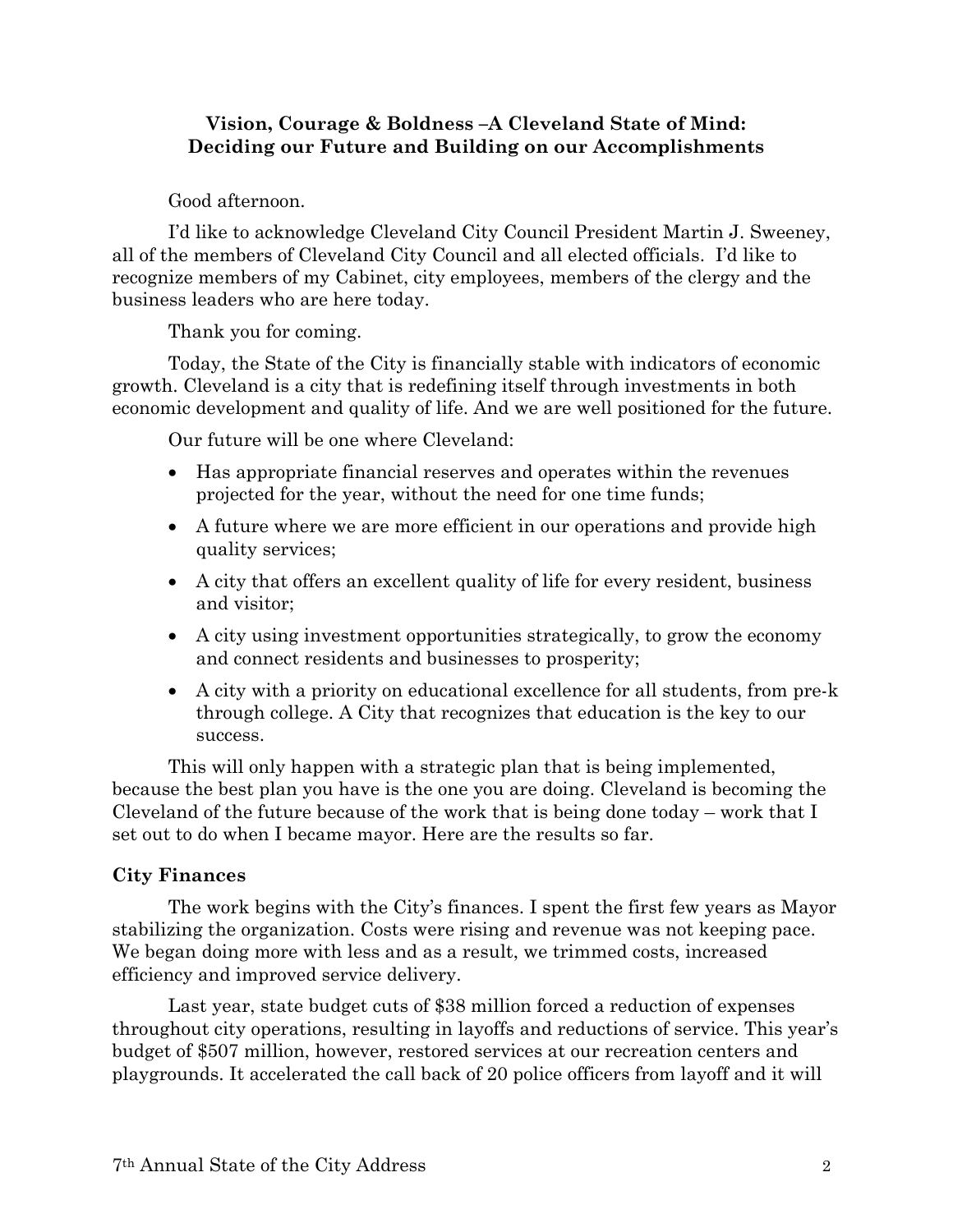provide for enhanced public services for the anticipated increased activity when the Casino opens this May.

It includes an increase in funds for Building & Housing to inspect every vacant property in our City this year – a necessity due to the national foreclosure crisis – despite the fact that we've spent \$42 million since 2006 to demolish nearly 6,000 structures.

Finally, the budget includes a 3% pay increase for city employees, as required by collective bargaining. I want to thank all of my employees for forgoing wage increases for the past two years and the collective bargaining units for agreeing to this condition to help us out of the recession.

These service restorations and enhancements are possible because we stretched last year's state budget cuts over 19 months rather than 12 months and we collected higher than expected revenue in 2011, including:

- An additional \$9.9 million in income tax and \$3.2 million in license and permit fees due to construction activity; and,
- An additional \$2.3 million as a result of an enhanced collection of fees for service.

While revenue generated by construction activity cannot normally be sustained year after year, it did allow us to save our Rainy Day funds and revenue from the sale of city assets, providing a much needed reserve. These reserves are very important as we look ahead to 2013, when we will have a \$9.3 million increase in the Browns Stadium debt service and a  $27<sup>th</sup>$  pay period – we usually have  $26 - at$ a cost of \$13 million to the general fund. The reserves also help strengthen the City's fiscal outlook, support our credit ratings and help determine our ability to issue bonds.

Cleveland's economy is showing signs of growth but we must continue our strong and conservative budget management to achieve our goal of not having to use one-time-money and spending no more than what we take in during the year beginning in 2014.

# **Operations**

In 2006, the City began efforts to increase operational efficiency and become more productive. Those efforts are continuing. Last year:

- We streamlined operations by merging the Department of Public Service and the Department of Parks, Recreation and Properties into one Department of Public Works;
- We reorganized the Department of Public Utilities to improve customer service and increase accountability;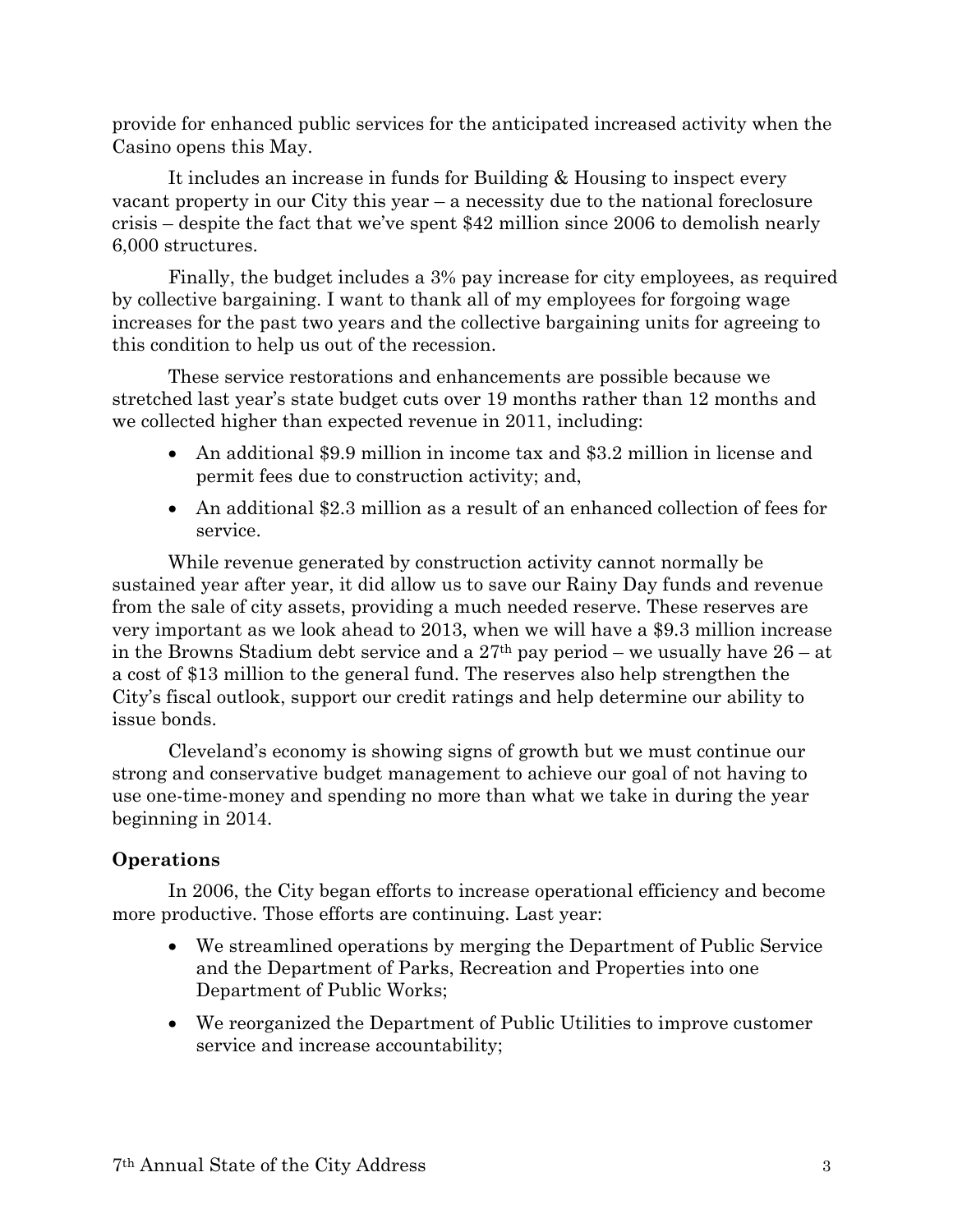- We hired a turn-around team to fix systemic customer service and billing problems in the Division of Water, and refocus this Division on its core mission: delivering great water at a fair price; and,
- We began the integration of the Divisions of Fire and EMS to improve service delivery.

This year, we are implementing a new performance management and accountability system and focusing our employees on our core mission of high quality customer service. With this service-oriented philosophy, and our record of strong financial management, we are building Cleveland for the future. Our neighborhoods will be stronger, quality of life will be better and we will have an environment of certainty for business and development.

### **Economic Development**

Companies and developers are investing in Cleveland.

The developments that are under way today are offering a glimpse of Cleveland's future. As you arrived today, you saw the ongoing construction of the Medical Mart and Convention Center. The Casino will open in May. The Greater Cleveland Aquarium is open. The Flats East Bank development, a new Courtyard by Marriott in University Circle and, the Campus Village Project at Cleveland State are all under construction.

Businesses from around the country and around the region see Cleveland as a good place to invest. Rosetta, a national firm, moved to downtown Cleveland, bringing 351 employees. Calfee, Halter and Griswald chose to keep its 300 employees downtown. AmTrust Financial will move 1,000 jobs to 800 Superior Avenue after investing \$20 million in the property. And, the Midtown Technology Park is a attracting a mix of technology and medical businesses.

These businesses and others are coming to Cleveland and staying in Cleveland in part because we are investing in the future, including the tens of millions of dollars being invested at Cleveland Hopkins International Airport. Our airport serves as an economic engine for the region. It supports thousands of jobs, including the employees of our United Airlines hub, which I am encouraging all of our regional businesses to support.

Investing in our airport supports a much broader economic agenda. Cleveland's economic agenda is forward-thinking, encourages responsible business practices and includes the City as an active partner in pursuing the economy of the future.

The proposed Cleveland Recycling and Energy Generation Center will reduce our cost of doing business, increase revenue to the City, create jobs by increasing recycling and converting our remaining waste stream into electricity.

Cleveland Public Power will take 20% of the energy generated by LEEDCo's proposed offshore wind farm, reducing our dependence on coal-produced power. The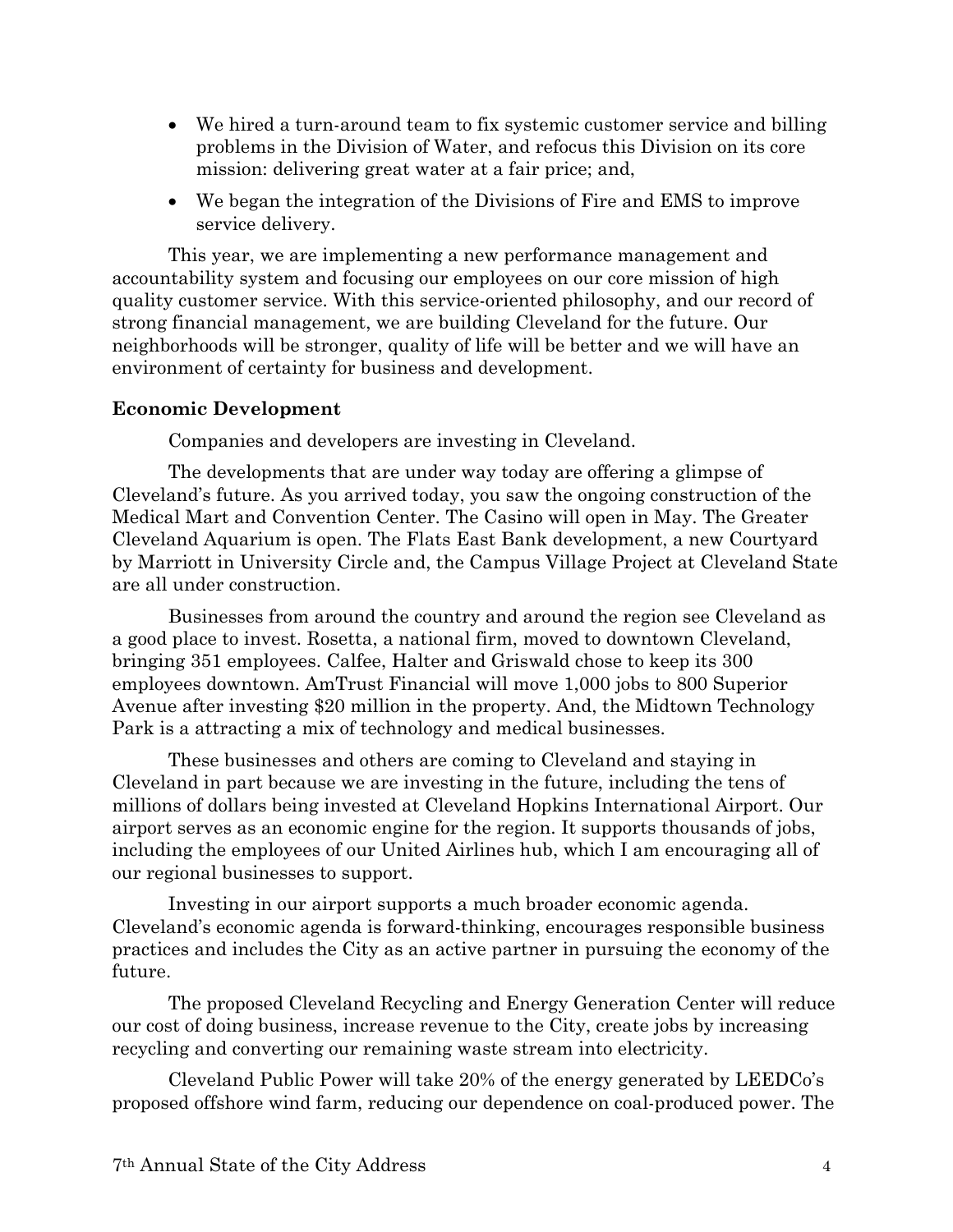project will position Cleveland as a national leader in an emerging industry that has the potential to employ thousands in the manufacturing and the installation of wind turbines throughout the Great Lakes.

These efforts are representative of the goals of Sustainable Cleveland 2019, an initiative that is transforming our economy into a sustainable economy that:

- Will purchase goods and services locally;
- Is less susceptible to the fluctuations of the national economy;
- Capitalizes on growing green and advanced technology industries; and,
- Encourages sustainable business practices and responsible resource management.

To reach these goals, we have developed a plan that focuses our efforts on particular industries. This year, our focus is on the Local Food industry, building on the fact that Cleveland has more than 60 acres under cultivation.

This focus on Local Foods lines up with the centennial celebration of the West Side Market. This year, the Market is a focal point for the International Public Markets Conference. Cleveland beat out cities like London and Seattle to host this conference because of how attractive Cleveland is as a destination.

Major investments over the past 20 years, including our sports venues, E. 4th Street, the Warehouse District, the Rock Hall, the Great Lakes Science Center and Playhouse Square, have helped Cleveland become a unique and world-class destination and are a major part of why:

- The Rock & Roll Hall of Fame and Induction Ceremony will take place in Cleveland next month;
- The United States Marine Corps chose Cleveland for its 2012 Marine Week;
- Cleveland will host 1,000 athletes this July for the Ohio Senior Olympics and 14,000 athletes next year for the National Senior Games; and,
- Cleveland will host the 2014 International Gay Games, and more than 13,000 artists and athletes from around the world.

Cleveland is becoming a world-class destination – for events, tourism and visitors. With the work of Global Cleveland, we will become a world-class destination for investment and residents.

A major part of the future that I envision for Cleveland includes attracting this type of international attention. But it is vitally important that our neighborhoods receive just as much attention – and offer a quality of life that rivals the best neighborhoods anywhere.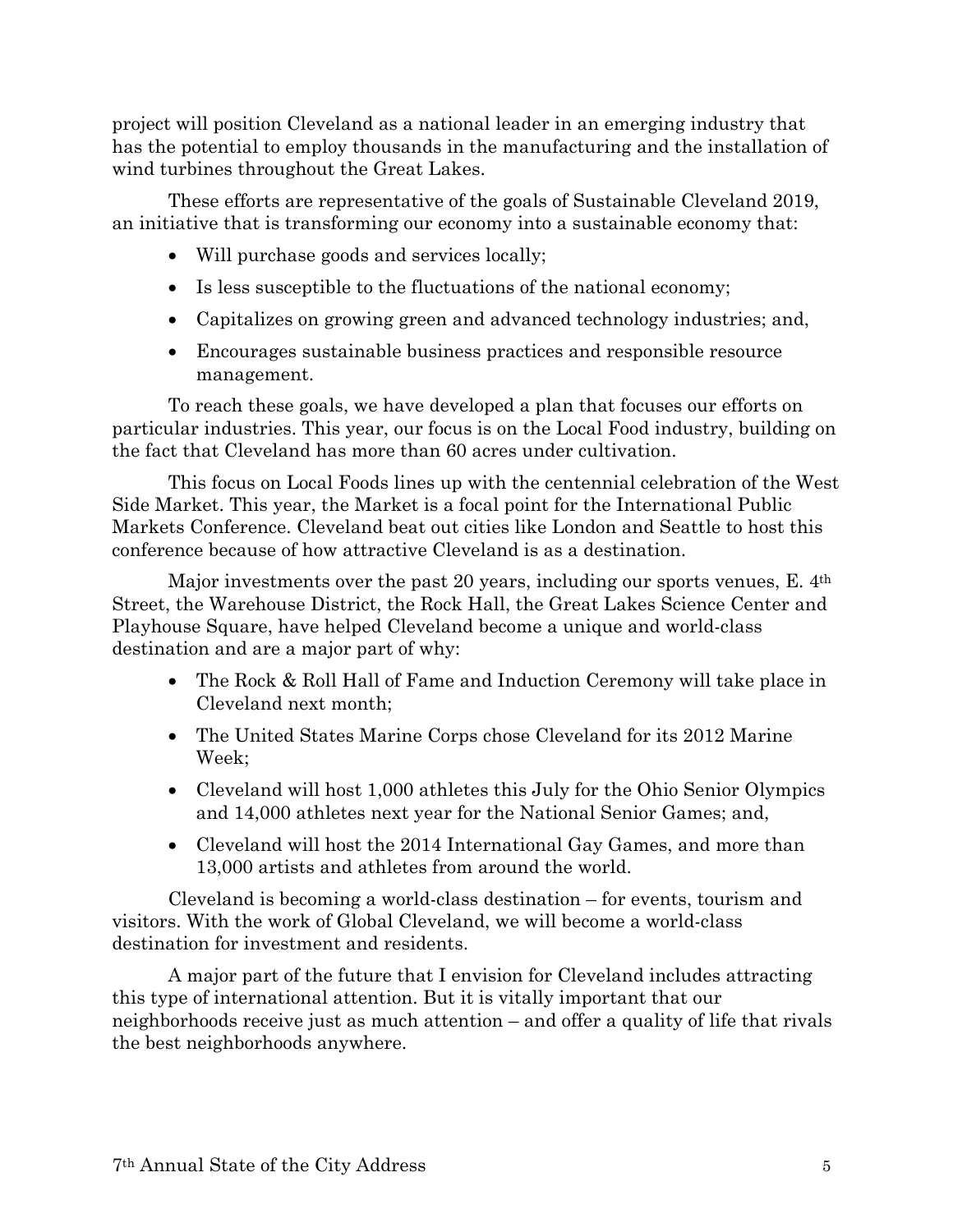#### **Neighborhoods of Choice**

Early in my administration I re-instated the City's 5 Year Capital Plan to guide the City's investments in our neighborhoods. Since 2008, the City has spent \$161 million through general obligation bonds on streetscapes, park improvements and other capital improvements. This year, we plan to spend \$38 million on various projects, including Fleet Avenue which will become a multi-purpose right-of-way that serves pedestrians, transit riders, bicyclists and motorists.

We also know that because of years of deferred maintenance, there is a need to invest in City facilities. I will be working with our Finance Director to determine how we can create an additional bond issue, backed by a portion of our annual casino revenue, to finance up to \$50 million to repair City facilities in our neighborhoods.

Neighborhood investment supports retail, the arts, entertainment and small local businesses. Here are some examples.

- Last fall, we broke ground for The Shops at Garrett Square in Glenville, which will bring a Save-A-Lot grocery store, a Forman Mills store and nearly 100 jobs.
- On the near west side, infrastructure and streetscape improvements have supported the Gordon Square Arts District, leading to dozens of new small businesses and hundreds of jobs.
- The streetscape improvements and new electrical infrastructure in Kamm's Corners resulted in seven new retail establishments; a thriving farmers' market; and, a \$77 million dollar investment by the Cleveland Clinic at Fairview Hospital.

Every dollar we invest in our neighborhood is an investment in our future. But we must make certain that we invest in the people who live in our neighborhoods so that a high standard of living is the norm for everyone in Cleveland.

Our Community Relations Board, the Cleveland Division of Police, the Peacemakers Alliance and other partners are investing in young people and helping youth have a positive future.

We are working in partnership with U.S. District Attorney Steven Dettelbach and various law enforcement agencies to reduce gun violence in Cleveland neighborhoods by targeting selected neighborhoods and repeat violent offenders.

Safety is not just about fighting crime. Fire safety and emergency medical service are essential to quality of life. In 2011, we lost three lives to fires. While any loss of life is a tragedy, three deaths are the fewest number of fire fatalities the city has experienced since we began keeping records. Last year, EMS staff provided blood pressure, cholesterol and glucose testing for more than 17,000 citizens and provided CPR and AED training to another 4,700 people.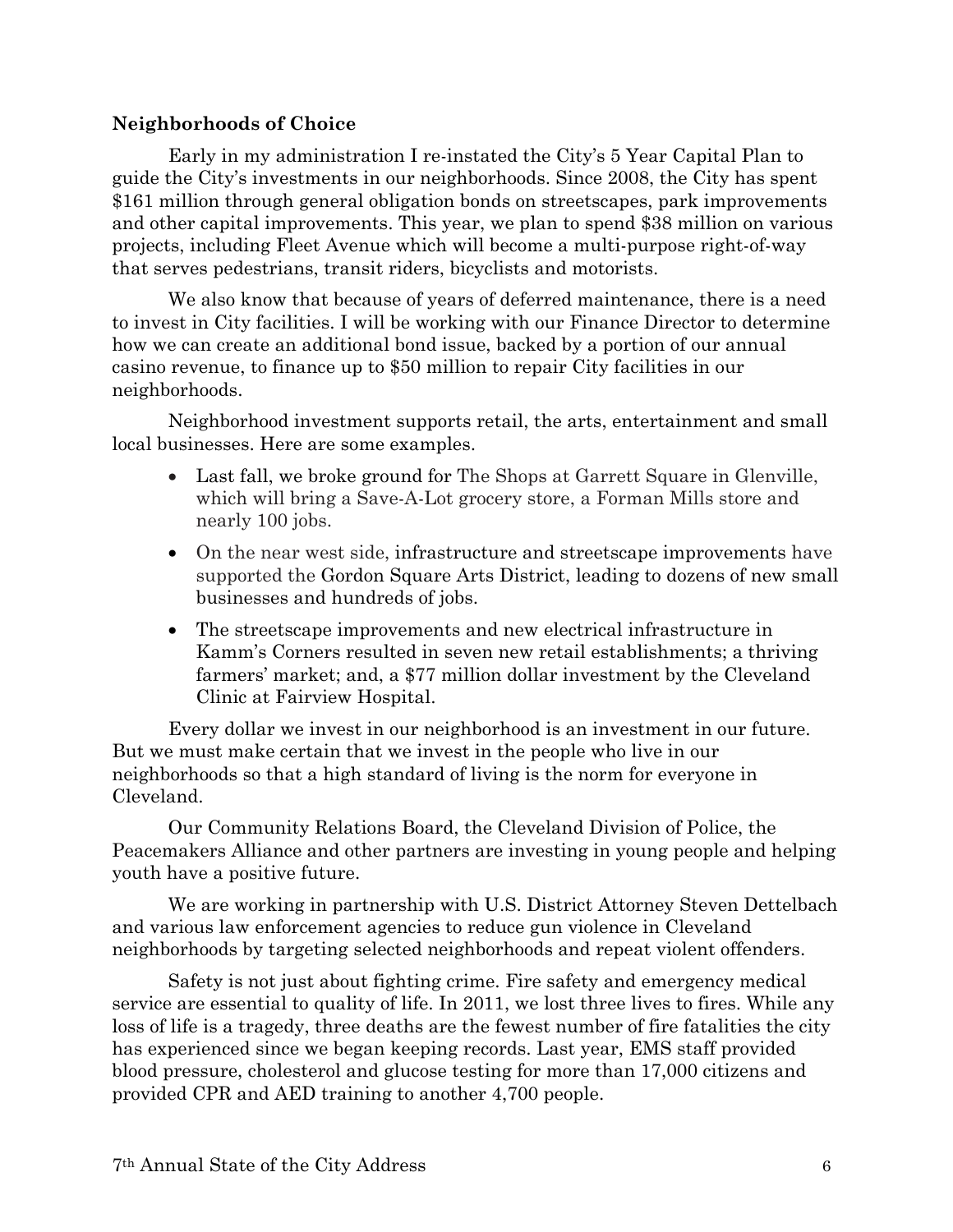Additionally, Healthy Cleveland – a partnership between the City of Cleveland, Cleveland City Council, the Cleveland Clinic, MetroHealth, University Hospitals, and the Sisters of Charity Health System – is designed to increase the overall health of our community by focusing on nutrition, exercise, smoking cessation, and youth violence as a public health issue.

The work we are doing every day is having a real and positive impact on our community. Cleveland is able to provide quality service and is financially stable. We are improving neighborhoods, rebuilding our economy and moving towards our future – a future when Cleveland will be a city with no more east side and west side, but a city facing the Lake with everything emanating from the Lake – truly one city.

To get there, we must connect our investments, the numerous nodes of activity throughout our city and our people in a way that we are all moving toward that future – together.

#### **Group Plan, Downtown Lakefront Plan and Community Benefits**

This connectivity is embodied in the Group Plan.

Formed in 2010, under the leadership of Tony Coyne, Chairman of the City of Cleveland Planning Commission, the Group Plan is fundamentally a plan to connect people to downtown Cleveland in a way that helps people find their place in the revitalization of the City. Foremost in this plan is the transformation of Public Square into a single, unified park. This, along with the mall improvements, will make Cleveland a more pedestrian friendly and a more sustainable city.

The Group Plan also seeks to link the economic vitality of the central business district to the lakefront. The Lakefront Plan proposes 3.5 million square feet in new development and builds upon existing infrastructure in a way that encourages recreation and entertainment along with commercial maritime activity and economic development. Funding has already been identified for the \$1.7 million transient marina in Northcoast Harbor and the \$5.7 million pedestrian bridge that will connect Dock 32, east of the Stadium, to Voinovich Park.

With the Flats East Bank development, the question of whether or not Cleveland can develop its waterfront has been put to rest. The only question now is: What's next?

Last year, I stood with the Cleveland Browns when they indicated their intent to be a catalyst for private development of the lakefront. The Browns are working to secure the commitment of the Cleveland Clinic, the Cleveland Indians and the Cleveland Cavaliers to join in exploring the feasibility of a jointly-branded sports performance, physical therapy and wellness facility on the lakefront. While this proposal is still in the conceptual stage, it would build upon existing assets, complement the work of the Group Plan and drive additional private development.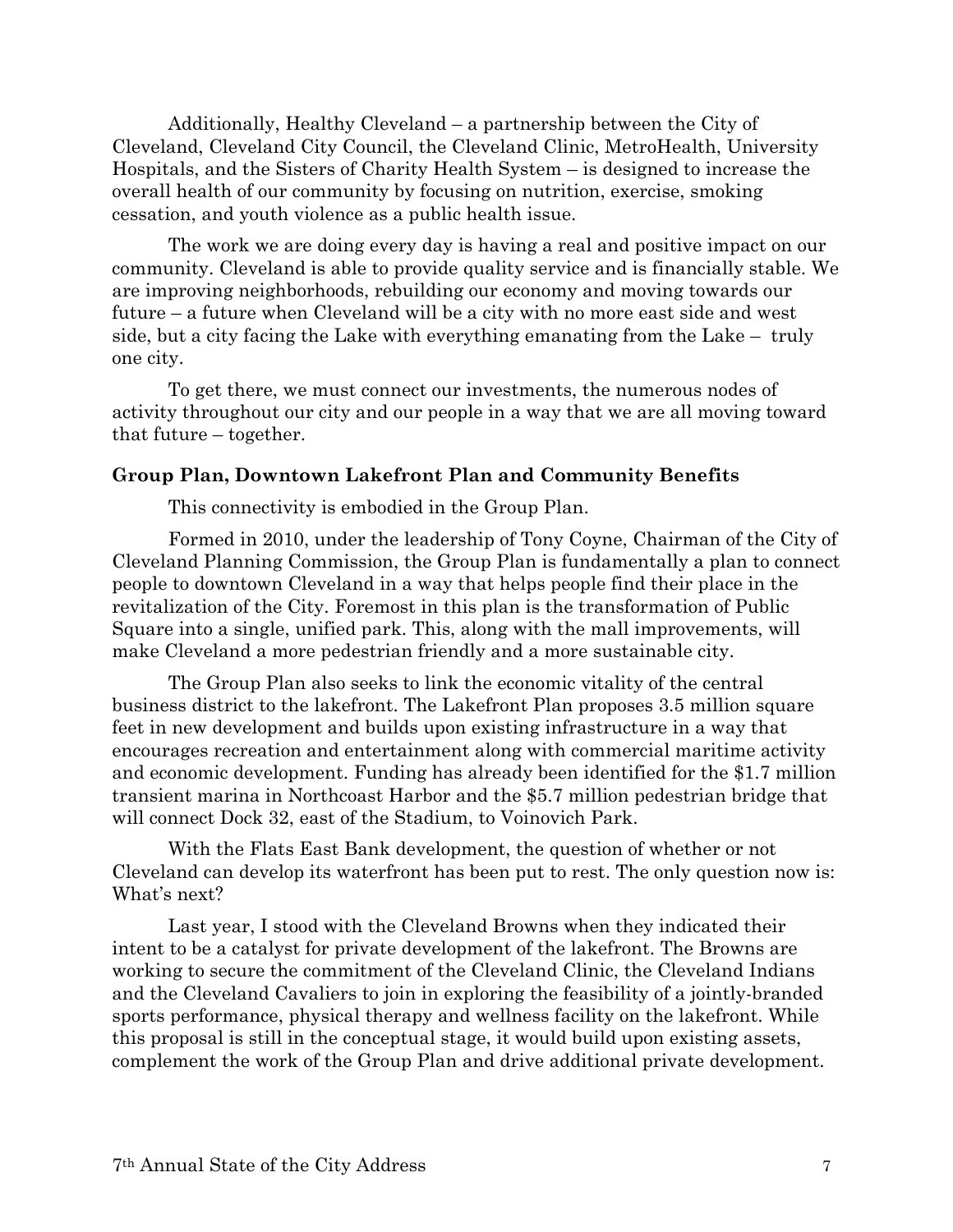To further support private development of the lakefront and downtown Cleveland, the City seeks to leverage current investments through tax-increment financing – or TIFs to help support the cost of public infrastructure and help reduce overall development costs.

The Group Plan and the Lakefront Plan will redefine Cleveland physically, reorient downtown and connect people with nodes of activity. And they will help create the Cleveland of our future – a city that is vibrant and alive 24 hours a day, connected by the lake. Our future, however, is about much more than buildings, businesses and capital improvements. Cleveland's future is about people and their ability to benefit from the investments we make.

There is a reported \$7 billion in development either under construction or in the planning phase in Cleveland. To make sure that development also adds value for Clevelanders, we are working towards a Community Benefits Agreement to create a "pipeline to employment" for residents and connect local businesses with construction opportunities and contracts for goods and services.

The Group Plan, the Lakefront Plan and the Community Benefits Agreement are significant steps towards securing Cleveland's future and making Cleveland a city where prosperity and quality of life are inclusive of everyone. But the place where quality of life and prosperity starts is education.

#### **Education**

Of all the things I have talked about today, education is the one thing that has the greatest potential for redefining Cleveland and positioning Cleveland and the region for a sustainable future.

Each year, I end the State of the City speech with a discussion on education and about what our community should do to create educational excellence. This year is no different except for the fact that I will talk about the decisions and actions that I and others have taken to achieve educational excellence for our children.

Last year, 15 Ohio colleges and universities signed the Higher Education Compact of Greater Cleveland. I launched this compact with the help of the Cleveland Metropolitan School District, College Now, The Cleveland Foundation, the George Gund Foundation, the Greater Cleveland partnership and more than 40 other organizations.

The Compact will focus our efforts on: readiness indicators to better ensure that students are prepared and more likely to be successful; access indicators to help students receive all the financial support they are entitled to; and, persistence indicators to better position students to complete courses and graduate with a degree on time.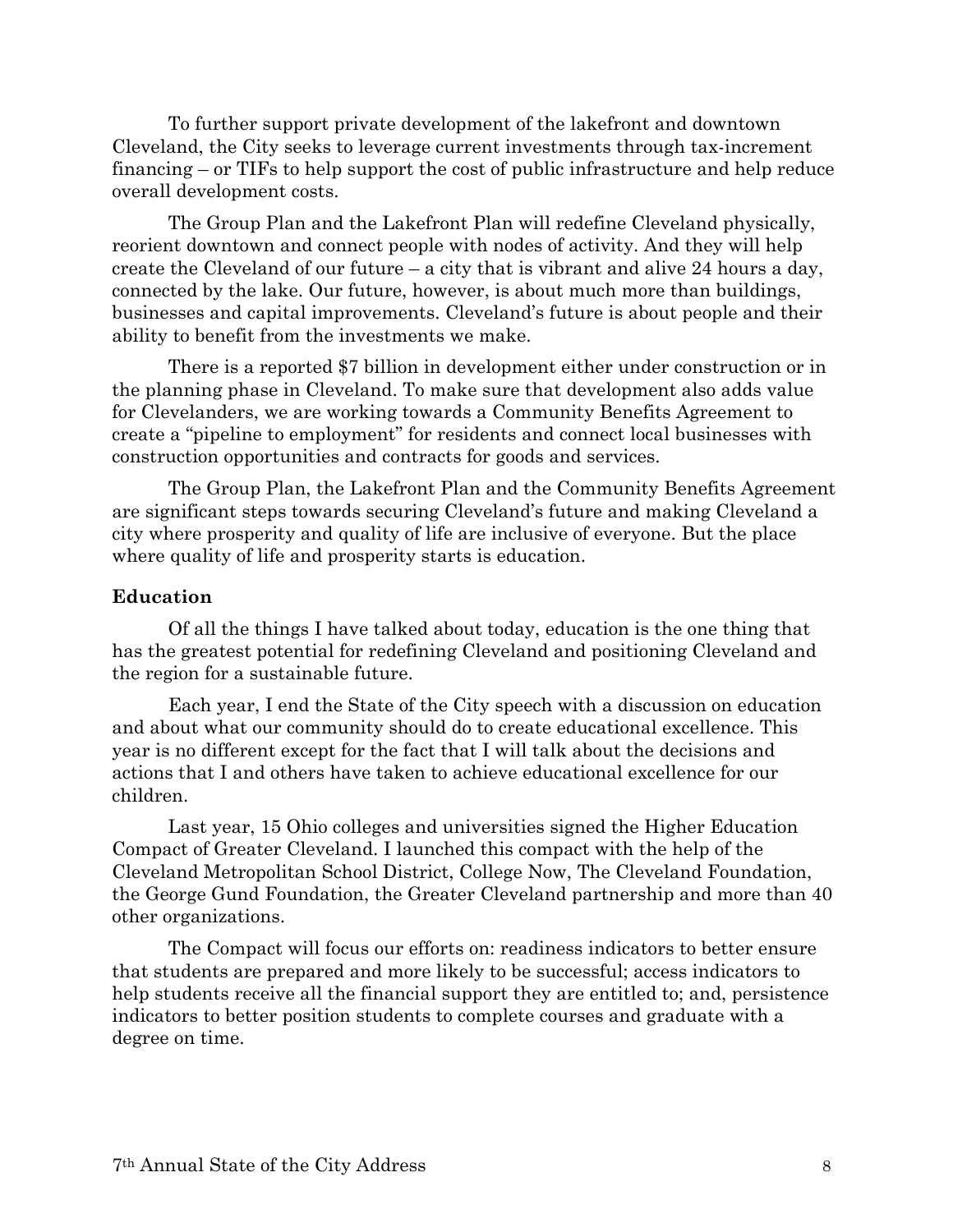Our many partners are working on the indicators that are relevant to them. The School District's focus is on readiness – ensuring the District's children are prepared to be successful in higher learning and successful in employment.

To help ensure our students are prepared, last year, we created the Ninth Grade Academy. Nearly 100 students from 12 school districts in Cuyahoga County participated in the program that offers an intense academic and life skill curriculum. The curriculum will be offered again this summer and in addition, we will be working with partners such as College Now to provide college readiness and career awareness interventions.

I'd like to thank State Senator Nina Turner, the Educational Service Center of Cuyahoga County, PolicyBridge, Cuyahoga Community College and the Cleveland school district for their commitment to this program, for developing the curriculum, finding funding and making it happen.

These are two examples of how we begin to create educational excellence. However, if we are to be truly successful, we must have systemic change to address systemic problems and recognize that educational excellence comes in different forms from different systems.

I am working towards systemic change with Cleveland's Plan for Transforming Schools. It is a comprehensive, child-centered plan that addresses every aspect of how we educate our children.

I know that there are those who have special interests in education, each with their own constituency, whether they are public schools, charter schools, democrats, republicans or collective bargaining units.

My constituency is our children. My purpose in working to transform Cleveland's schools is to better educate our children and give them better opportunities in life.

I'd like to take this time to thank all those who have worked with me and spent a lot of time and effort to create this plan: the business community; the foundations; the school district; and, the charter schools. Also, I'd like to acknowledge the input I've received from the Cleveland Teachers Union.

The Cleveland Plan for Transforming Schools is focused on high quality education and we have considered both the academic and financial aspects of creating high quality education for every child.

Academically, the plan focuses on closing low performing district schools and reprogramming and re-staffing those schools for success. It creates partnerships between the school district and high performing charter schools. It seeks to prevent the start up of low performing charters schools.

The plan also promotes a legislative agenda that addresses seniority, compensation, evaluation, employment and termination in a way that reduces bureaucracy and increases our focus on educating children.